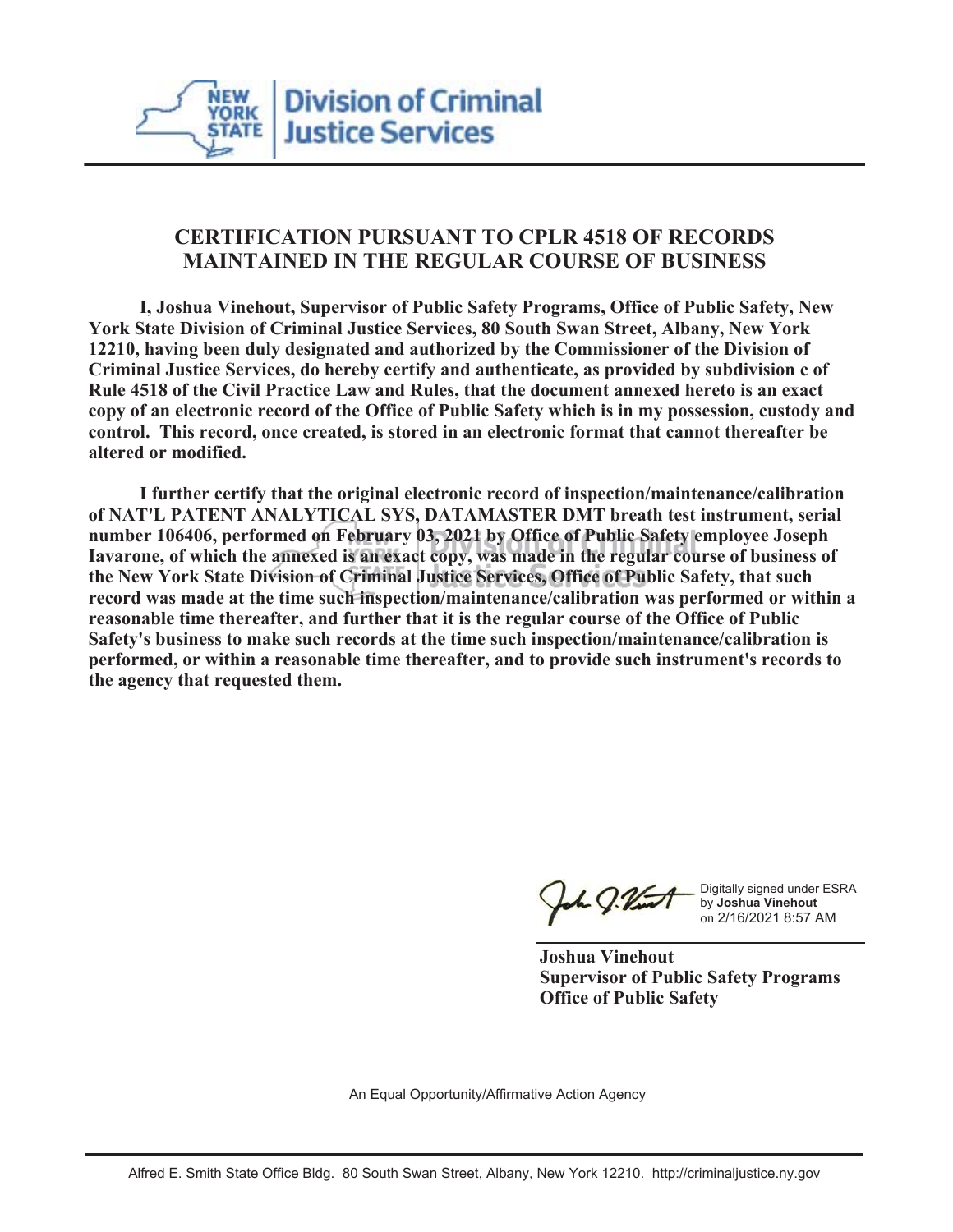## **BREATH TEST INSTRUMENT RECORD OF INSPECTION / MAINTENANCE / CALIBRATION**

**Name of Submitting Agency: Washington County Sheriff`s Dept Manufacturer: NAT'L PATENT ANALYTICAL SYS Model: DATAMASTER DMT Serial Number: 106406 Date: February 03, 2021**

**Reference Solution Standard: 0.10 % at 34.0 degrees centigrade**

**Reference Solution Lot Number: 20500**

| <b>Test No</b> | <b>Test Result</b> | <b>Simulator Temperature</b> |
|----------------|--------------------|------------------------------|
|                | 0.101%             | 34.00 degrees centigrade     |
|                | 0.101%             | 34.00 degrees centigrade     |
|                | 0.102 %            | 34.00 degrees centigrade     |
|                | 0.102%             | 34.00 degrees centigrade     |

 **I hereby certify that I have performed any necessary maintenance procedures and calibrated NAT'L PATENT ANALYTICAL SYS breath test instrument model DATAMASTER DMT, serial number 106406, and have determined that it is accurate and reliable for the determination of ethyl alcohol in the blood by analysis of the breath. The instrument's test results are recorded above and this instrument satisfies all limits and standards established by the New York State Commissioner of Health as enumerated in Part 59, Subchapter D of Chapter II, TITLE 10 (Health) of the Official Compilation of Codes, Rules and Regulations of the State of New York, (10 NYCRR Part 59) as amended.**

 **I further certify that I made the entries in these records of inspection/maintenance/ calibration at the time that such inspection/maintenance/calibration of the above identified breath test instrument was performed, or within a reasonable time thereafter.**

Performed by:

Digitally signed under ESRA by Joseph Iavarone on 2/3/2021 10:35 AM **\_\_\_\_\_\_\_\_\_\_\_\_\_\_\_\_\_\_\_\_\_\_\_\_\_\_\_\_\_\_\_\_\_\_\_\_**

**Joseph Iavarone Highway Safety Equipment Technician Breath Analysis Operator Permit # 44106** Reviewed by:

Digitally signed under ESRA by Frank Sgarlata on 2/10/2021 9:47 AM

**\_\_\_\_\_\_\_\_\_\_\_\_\_\_\_\_\_\_\_\_\_\_\_\_\_\_\_\_\_\_\_\_\_\_\_\_\_\_\_\_**

**Frank Sgarlata Breath Analysis Technical Supervisor**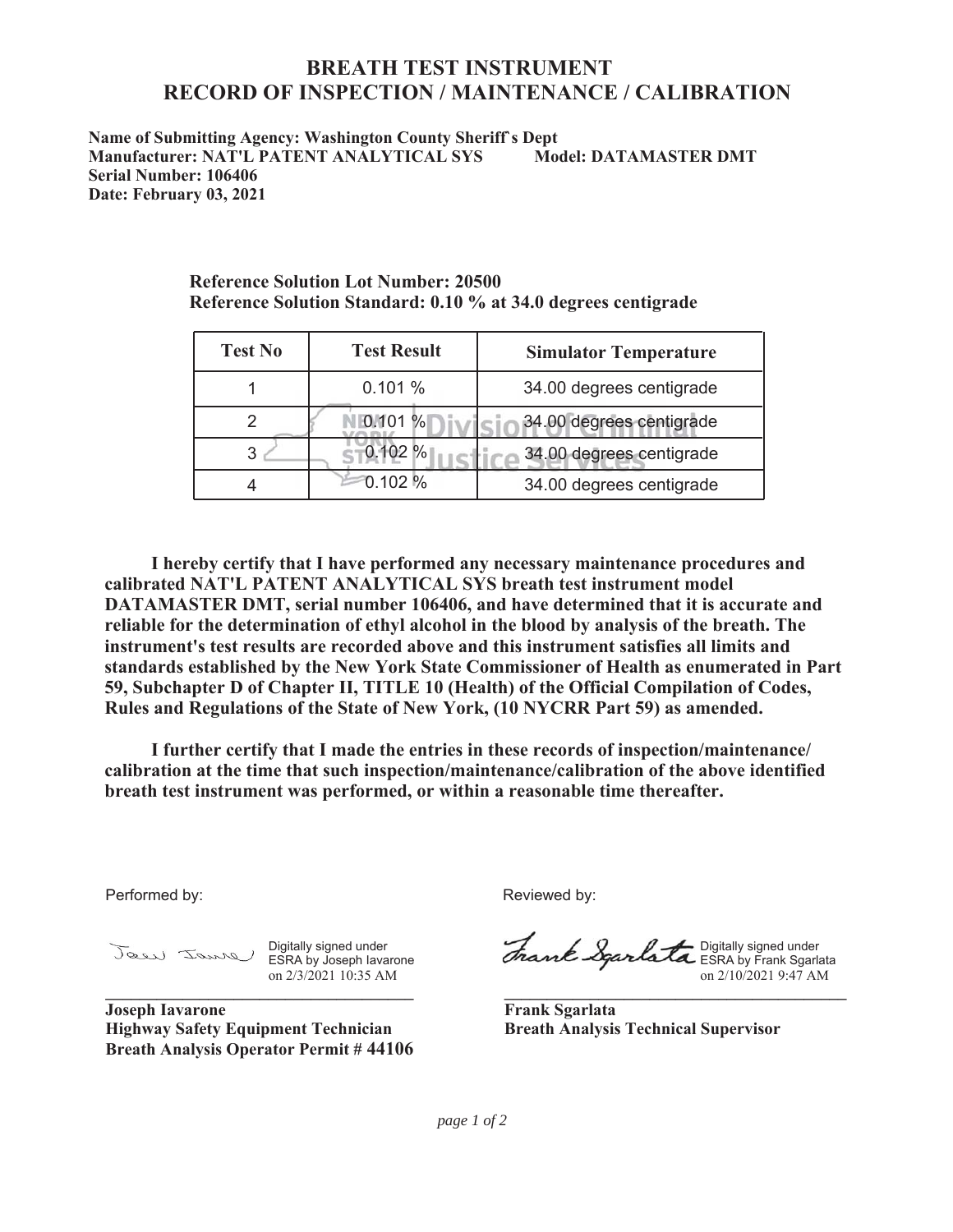## **BREATH TEST INSTRUMENT RECORD OF INSPECTION / MAINTENANCE / CALIBRATION**

**Name of Submitting Agency: Washington County Sheriff`s Dept Manufacturer: NAT'L PATENT ANALYTICAL SYS Model: DATAMASTER DMT Serial Number: 106406 Date: February 03, 2021**

**1. General Appearance and condition of this device ----------------------------: N/A**

**2. Check controls and indicators ----------------------------------------------------: OK**

| 3. Check breath flow system     |                                                                |
|---------------------------------|----------------------------------------------------------------|
| 4. Check printer operation ---- | NEW   Division of Criminal<br><del>tice Services -</del> : N/A |

**5. System cycles through all modes ------------------------------------------------: OK**

**6. Record any repairs made to this instrument and list services provided: CHECKED REMOTE OPERATION, RAN DIAGNOSTIC AND TECHNICIAN TESTS, VERIFIED CALIBRATION.**

Performed by:

Digitally signed under ESRA by Joseph Iavarone on 2/3/2021 10:35 AM **\_\_\_\_\_\_\_\_\_\_\_\_\_\_\_\_\_\_\_\_\_\_\_\_\_\_\_\_\_\_\_\_\_\_**

**Joseph Iavarone Highway Safety Equipment Technician Breath Analysis Operator Permit # 44106** Reviewed by:

Digitally signed under ESRA by Frank Sgarlata on 2/10/2021 9:47 AM

**Frank Sgarlata Breath Analysis Technical Supervisor**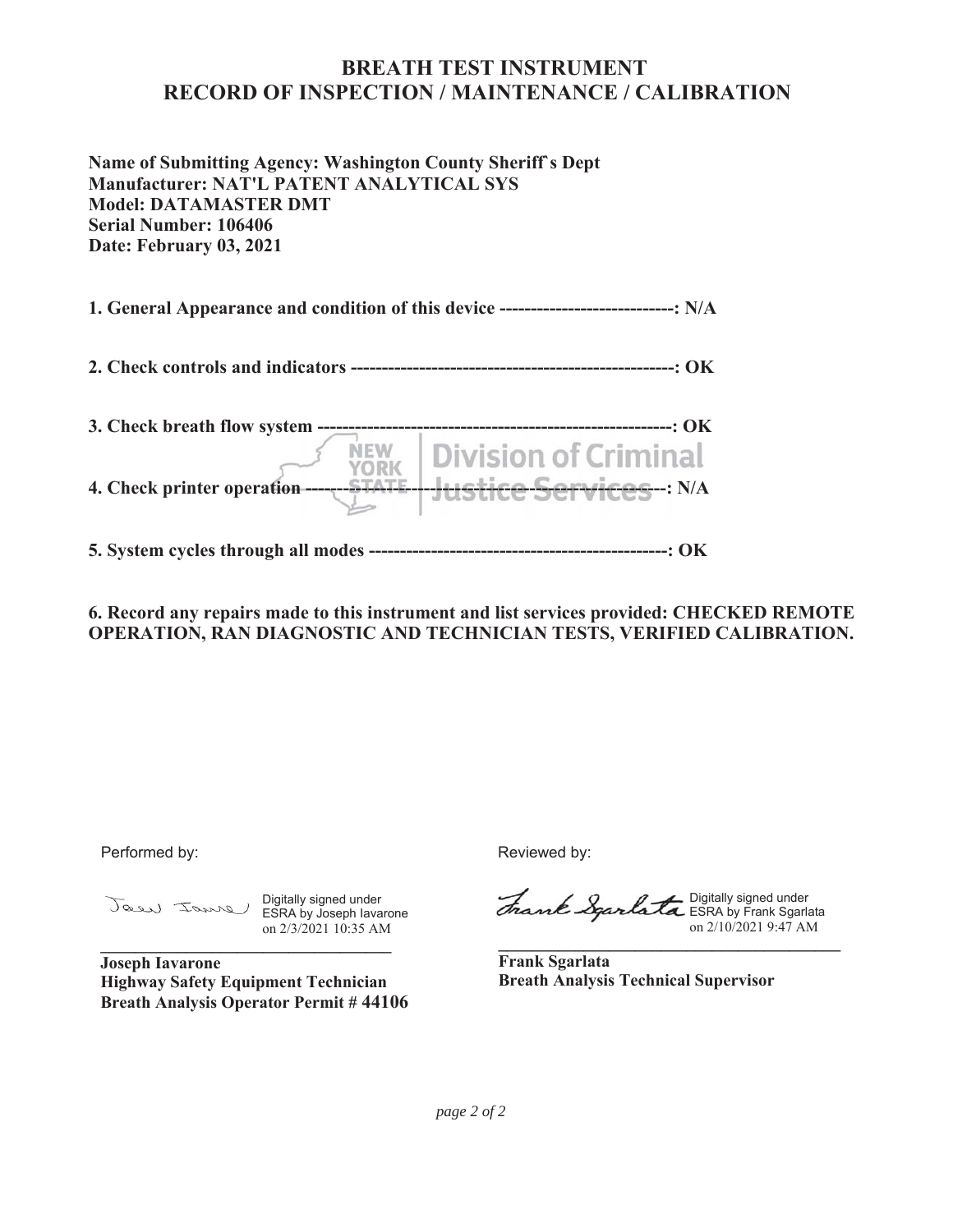------------------WASHINGTON COUNTY<br>SHERIFF'S OFFICE<br>DATAMASTER dmt: 106406 -------------------------

Date: 02/03/2021

Nominal =  $0.100 g/210L$ 

| BLANK TEST                     | 0.000    | 09:30 |
|--------------------------------|----------|-------|
| INTERNAL STANDARD              | VERIFIED | 09:30 |
| REFERENCE STANDARD TEMP        | 34.00c   |       |
| REFERENCE STANDARD             | 0.101    | 09:30 |
| BLANK TEST                     | 0.000    | 09:31 |
| REFERENCE STANDARD TEMP 34.00c |          |       |
| REFERENCE STANDARD             | 0.101    | 09:32 |
| <b>BLANK TEST</b>              | 0.000    | 09:33 |
| REFERENCE STANDARD TEMP        | 34.00c   |       |
| REFERENCE STANDARD             | 0.102    | 09:33 |
| BLANK TEST                     | 0.000    | 09:34 |
| REFERENCE STANDARD TEMP        | 34.00c   |       |
| REFERENCE STANDARD             | 0.102    | 09:34 |
| <b>BLANK TEST</b>              | 0.000    | 09:35 |
|                                |          |       |

Average =  $0.1015$ <br>Std Dev =  $0.0006$